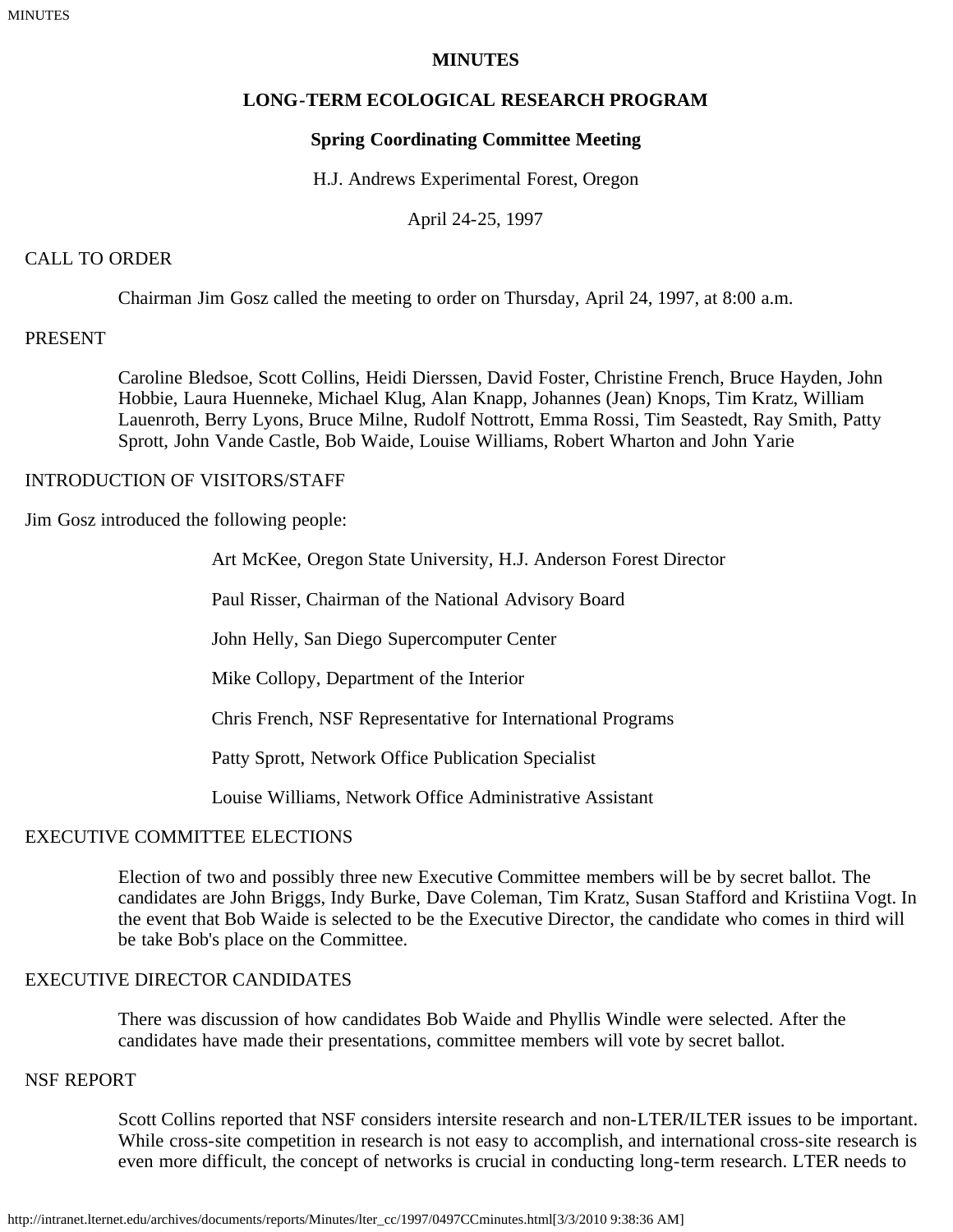set priorities for regions to develop cross-site research. The Network Office needs to focus on becoming a true network. The Coordinating Committee and the Executive Committee should play active roles in personnel issues at high levels. The Network Office should foster cross-site synthesis. There are great implications for a broader LTER network, and the Executive Committee networking.

Scott Collins referred to the Knowledge and Distributed Intelligence (KDI) initiative and explained how the LTER sites can contribute to this initiative. Some of the features of the KDI initiative are the Learning and Intelligent Systems (LIS) initiative, the Knowledge Networking (KN) initiative, and New Challenges in Computation (NCC). A copy of the NSF draft prospectus for KDI is attached as Appendix A.

Scott emphasized the need for a cooperative agreement process between NSF and the Network Office whereby the NSF sets priorities and the Network Office can request changes. He also mentioned that there would be no supplement competition this year, due to a glitch in the budgeting process. NSF will continue to push data management issues. LTER is a producer of data, and the synthesis center in San Diego is a data consumer.

#### NETWORK INFORMATION SYSTEM

Susan Stafford spoke about the need to facilitate site and intersite access. Site autonomy and site specificity are very important, and there needs to be better integration between Pls and data managers. There is a conflict between the hypothesis of what the LTER system needs to address its scientific issues versus designing a system that can be utilized by a broad user base.

#### SAN DIEGO SUPERCOMPUTING CENTER (SDSC)-LTER STATUS

John Helly spoke about data management for ecological analysis and synthesis and the need to develop a coherent data management system, i.e., a digital library (card catalog) that focuses on how to find things versus a data repository that focuses on publications. The SDSC will work through the Network Office, the Coordinating Committee and the Executive Committee to foster cross-site research. Next year there will be a person at SDSC who will be dedicated to LTER Network needs.

#### SDSC MODELING REPORT

Mike Klug reported on simulation of the dynamics of ecological processes of regional scales associated with long-term ecological research sites. A copy of the slide presentation that accompanied Mike's talk is attached as Appendix B. The Coordinating Committee recommended that a subset of the sites be involved rather than the entire network.

#### PRESENTATION BY EXECUTIVE DIRECTOR CANDIDATE ROBERT WAIDE

Dr. Robert Waide was introduced by Jim Gosz. Dr. Waide spoke about his qualifications for the position of Executive Director, including being PI of the Luquillo LTER site and **a** member of the Coordinating Committee since 1988. His presentation included his vision for the future of the Network Office and the need to develop intersite and cross-site research. In order to accomplish this goal there needs to be more emphasis on all-scientist meetings that focus on cross-site based research. The issue of cross-site data compatibility needs to be addressed. Dr. Waide's handout is attached as Appendix C.

#### QUESTIONS/DISCUSSION

Questions asked included how Bob Waide and Jim Gosz would share responsibilities. Bob responded that the Executive Director would be responsible for the Network Office and would share ILTER activities with Jim. There was also discussion of how Bob would apportion his time between research and the LTER Network Office.

# DEPARTMENT OF THE INTERIOR PRESENTATION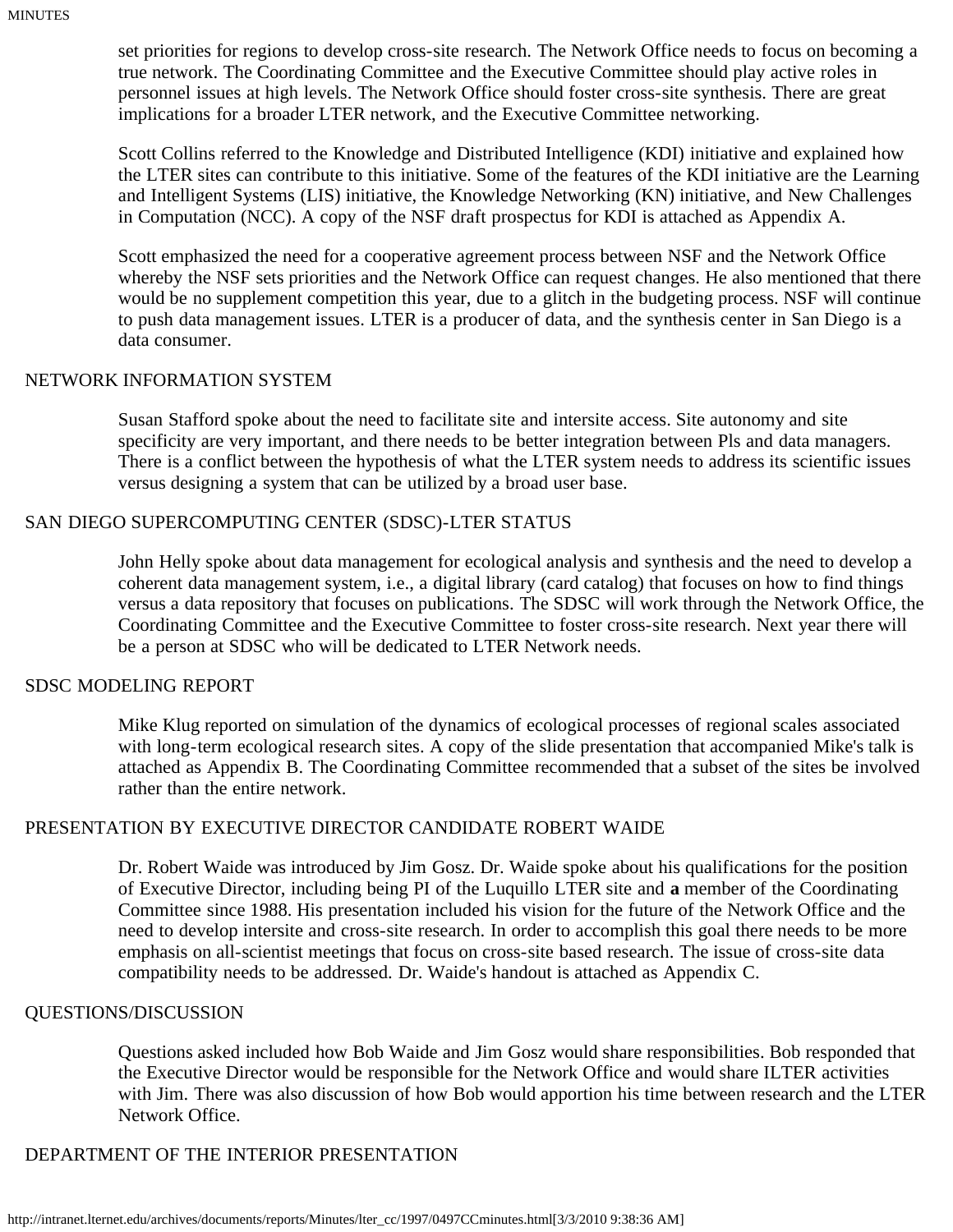Mike Collopy, of USGS, represented DOI and discussed recent requests by some of the national parks to become LTER sites. While that cannot be done, collaboration between LTER and non-LTER sites is possible.

Secretary Babbitt wants to take advantage of existing data on DOI lands and interact with the LTER Network. DOI is interested in having BLM land considered as potential sites for LTER-like activities. There are opportunities for the DOI to interface with the Network Office, and DOI is interested in establishing interactive programs.

Other issues discussed were that the LTER network should be innovative in using DOI resources. However, there are problems with relative priority in working with the BLM since research sometimes has a low priority with the BLM. Each state has a separate BLM office, and some offices are easier to work with than others. Other agencies within DOI offer other opportunities, and Secretary Babbitt has an express interest in having National Parks interact with LTER-

The DOI is presently working on its FY 99 budget, and Secretary Babbitt wants to build science into management. That represents opportunities for LTER-

#### MODELING PROJECT

Warren Cohen discussed how the modeling project is working with NASA to collect data from 14 LTER sites in an attempt to separate global land types. This activity is a good example of how cross-site projects should be managed. Proposals are pending for additional development of this project. Interested people should contact Warren Cohen.

#### NATIONAL ADVISORY BOARD

Paul Risser, Chair of the National Advisory Board (NAB) announced that the NAB would offer assistance to the Network Office. Some recommendations from LTER to the NAB were to review the 1993 Risser Report to evaluate progress and reprioritize previous recommendations (e.g., 50 LTER sites); review merging of LMER with LTER, adding new sites (e.g., urban) versus strengthening existing sites; adding sites not funded by NSF; reviewing the value of augmented sites; and evaluating the role of other disciplines in LTER research.

There was discussion of the ten-year review and the need for better planning in order to avoid difficulties that arose in the ten-year review. The NAB is seen as a dispassionate reviewer of the NSF. The Executive Committee needs to tell the NAB what they want it to do. To that end, the Executive Committee will draw up a charge and mission for the NAB.

The meeting was adjourned at 12:30 p.m.

#### THURSDAY, APRIL 24, 1997--8:00PM SESSION

# CROSS-SITE AND COMPARATIVE RESEARCH

There was discussion of cross-site issues, including the need to compile a list of major system characteristics of the sites to provide a basis for new intersite comparison analyses. The Network Office will begin compiling information. It was the consensus of the committee that the LTER Network is committed to cross-site research and that the Network Office is charged with accomplishing this goal.

The meeting was adjourned at 8:45 pm.

FRIDAY, APRIL 25, 1997, 8: 00 AM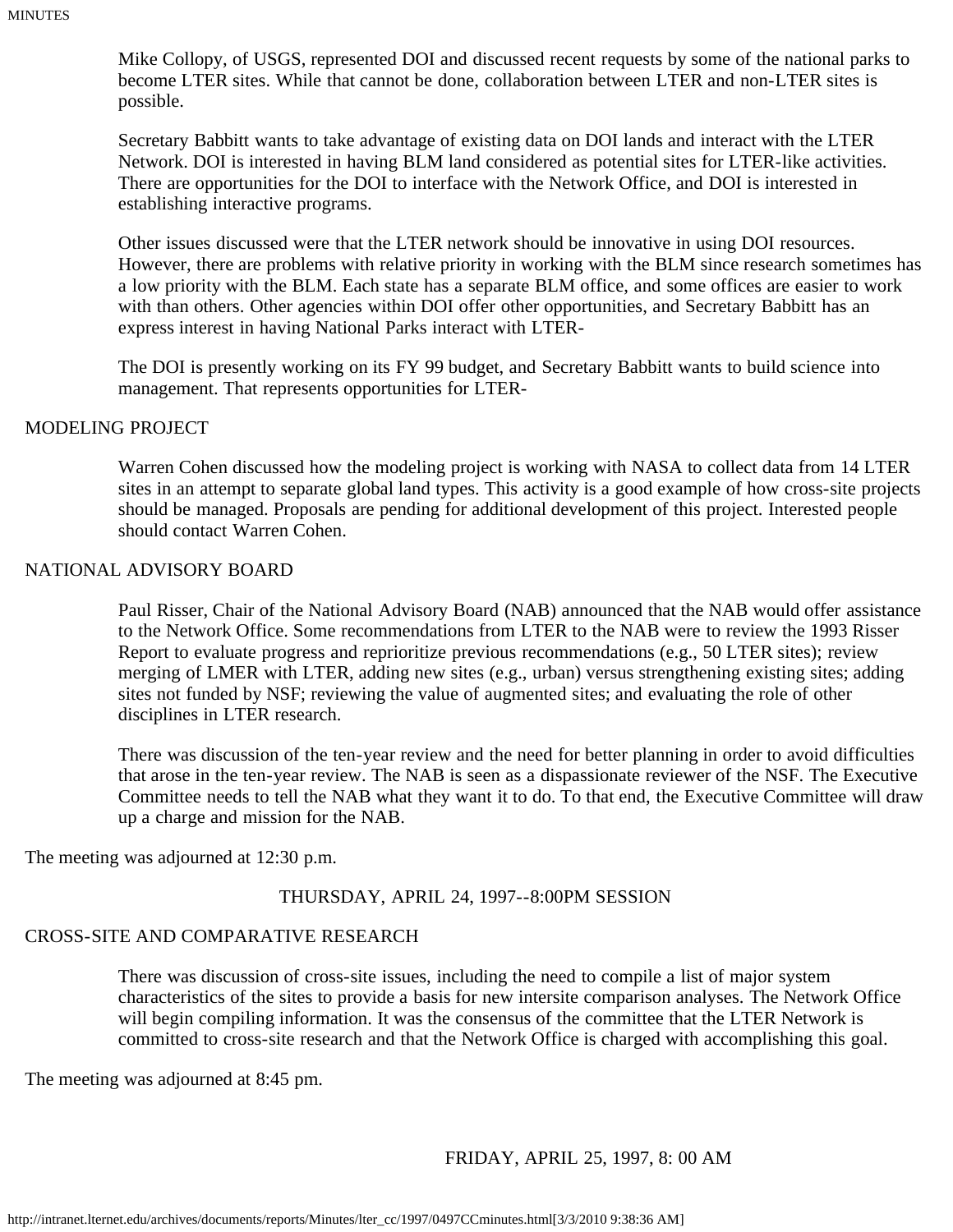# PRESENTATION BY EXECUTIVE DIRECTOR CANDIDATE DR. PHYLLIS WINDLE

Dr. Windle was introduced by Jim Gosz. She spent the last 20 years in Washington, DC, working with the Office of Technical Assessment. Dr. Windle spoke about the direction of LTER and that she wants to define synthesis more broadly and integrate human social sciences, including the arts, into the mission of LTER. It is important for the Network Office to contribute to the solution of environmental problems. She views research as a service, and she spoke of the need to translate science so that policy makers could understand it. She suggested that there needs to be a greater consensus of where the Network Office is headed, and that the Executive Committee should consider having a retreat during which it could set goals and timelines. She also spoke of the need for cross-site research and the importance of answering questions accurately and promptly.

# QUESTIONS/COMMENTS

There was discussion of the need for the Coordinating Committee to work more effectively with the Network Office. Dr. Windle suggested that Executive Committee members be assigned to sites to follow up and be sure things are done. There was also discussion of the configuration of Network Office personnel and how the LTER Network could assume a higher profile in Washington, DC.

### EXECUTIVE COMMITTEE ELECTION

Executive Committee candidates John Briggs, Dave Coleman and Tim Kratz gave brief talks on their views of needs for the Executive Committee. Susan Stafford, Indy Burke and Kristiina Vogt were not present; however, Mark Harmon, Bill Lauenroth and Dave Foster made presentations on their qualifications. Jim Gosz asked for nominations from the floor; none were tendered. John Briggs, Tim Kratz and Indy Burke were elected to serve on the Executive Committee.

# LONG-TERM RESEARCH SPECIAL SESSION AT ESA

There was discussion of the special session that will be held with ESA in Albuquerque in August. Anticipated attendance is 100-400. The proceedings will be recorded and put on the LTER web page. LTER scientists and students are encouraged to participate.

# ILTER REPORT

Jim Gosz reported on the mission statements of ILTER. The need for a North American regional network was discussed. It was also recommended that LTER continue to develop interactions with Central and Western Europe. Chris French spoke about having students become involved in ILTER and having the Network Office assist with ILTER activities. She also will plan a tour of U.S. students in Southeast Asia next year.

# STANDING COMMITTEE ON CROSS-SITE RESEARCH

A motion to establish a standing committee on cross-site research was made, seconded and passed. It was recommended that the new Executive Director serve as the Chair. There will be further discussion of this motion at the August Executive Committee meeting in Albuquerque.

## PUBLICATION COMMITTEE REPORT

Patty Sprott reported that she can produce press packets, brochures for individual sites or whatever materials the site directors want. She keeps the LTER web page current and organized. A new Network Office brochure is being produced. The next newsletter will be published toward the end of 1997.

There was discussion about working with Oxford Publishers and the need for LTER volumes to have a consistent appearance.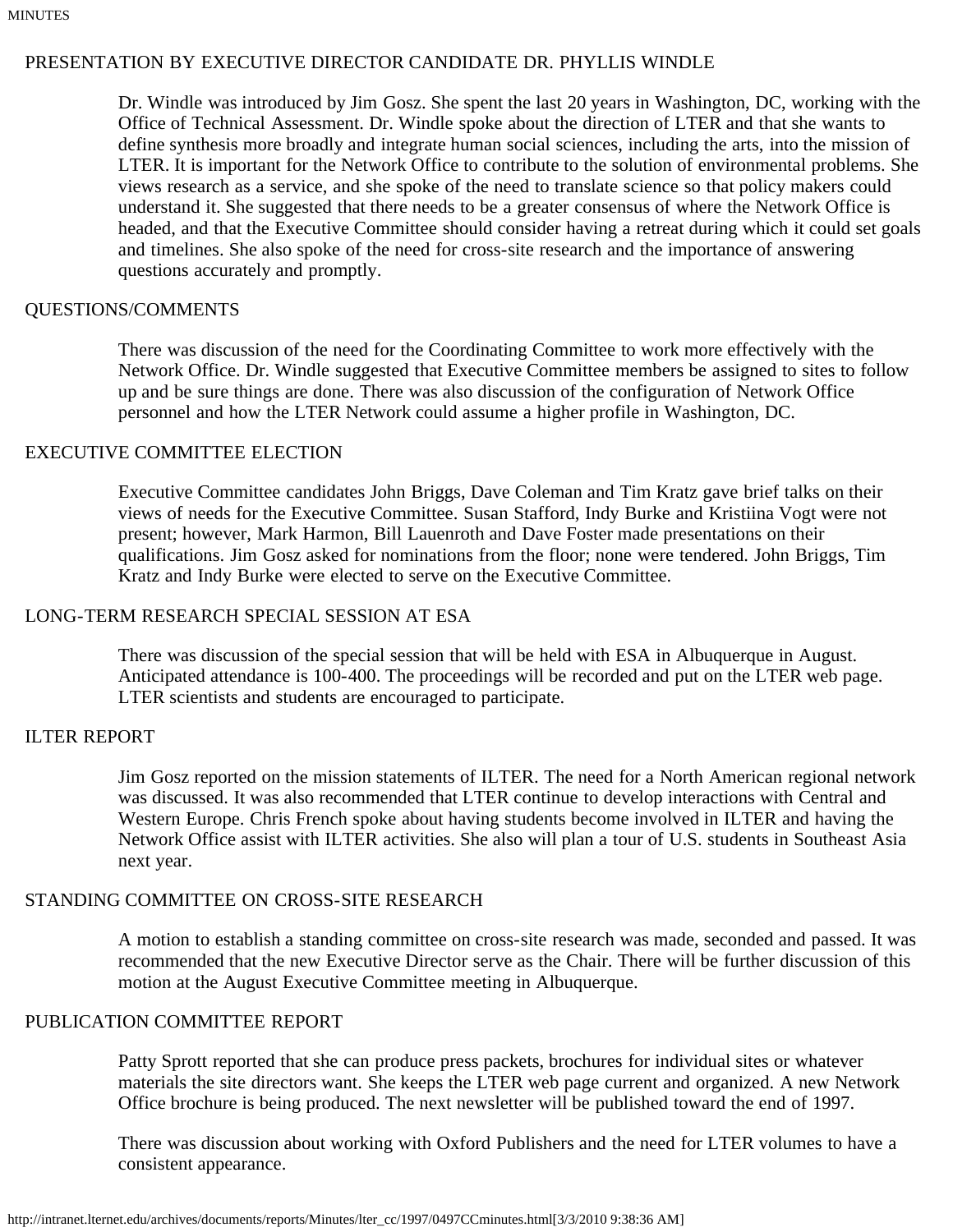The Executive Committee recommended that Dave Coleman serve as interim chair of the Publication Committee. It also recommended that John Magnuson and Phil Robertson be appointed to the Publication Committee and that Patty Sprott be appointed an ex-officio member.

### FALL 1997 COORDINATING COMMITTEE MEETING

The fall Executive and Coordinating Committee meetings and Workshop on Climate Variability and Ecological Response will be held at the Upham Victorian Hotel and Garden Cottages in downtown Santa Barbara October 19-26, 1997. Rates are \$90 for Wednesday, Thursday and Sunday; \$130 for Friday and Saturday. This rate is based on single or double occupancy and includes a deluxe continental breakfast, afternoon refreshments and an evening snack. Rates are subject to a 10% bed tax. The Upham will reserve a block of rooms for us until 22 September; after that date, rooms will be offered based on availability.

A tentative schedule is as follows:

| Sunday, Oct 19 Archaeoclimatology Workshop participants arrive |  |  |  |  |  |  |  |  |  |
|----------------------------------------------------------------|--|--|--|--|--|--|--|--|--|
|----------------------------------------------------------------|--|--|--|--|--|--|--|--|--|

Monday, Oct 20 Archaeoclimatology Workshop. Format is 1-2 hour lecture,

Thursday, Oct 23 followed by remainder of the day on the computer.

Wednesday, Oct 22 Executive Committee arrives (dinner)

Thursday, Oct 23 Executive Committee meets  $(AM + ?)$ 

Archaeoclimatology Workshop meets to summarize results Coordinating Committee arrives

Friday, Oct 24 Coordinating Committee Meeting (AM)

Climate Variability and Ecological Response (PM)

Archaeoclimatology workshop preliminary overview of results and summary

Selected site presentations

Palmer LTER presentations

Saturday, Oct 25 Coordinating Committee meeting and continuation of above as necessary

Sunday, Oct 26 Field trips and flyout

Field trips: NCEAS, UCSB, Wine country, UC reserves

#### GRADUATE STUDENT REPORT

Emma Rossi reported that 50-plus graduate students, including some Asian students, have registered for the August ESA meeting in Albuquerque. Since LTER will be conducting cross-site research, it is important to train graduate students who are interested in doing this work.

#### TWO-YEAR DATA AVAILABILITY DIRECTIVE

There was discussion about the two-year data availability directive and the need to establish minimum standards of accessibility. The type of data and the need for a protocol to address licensing agreements